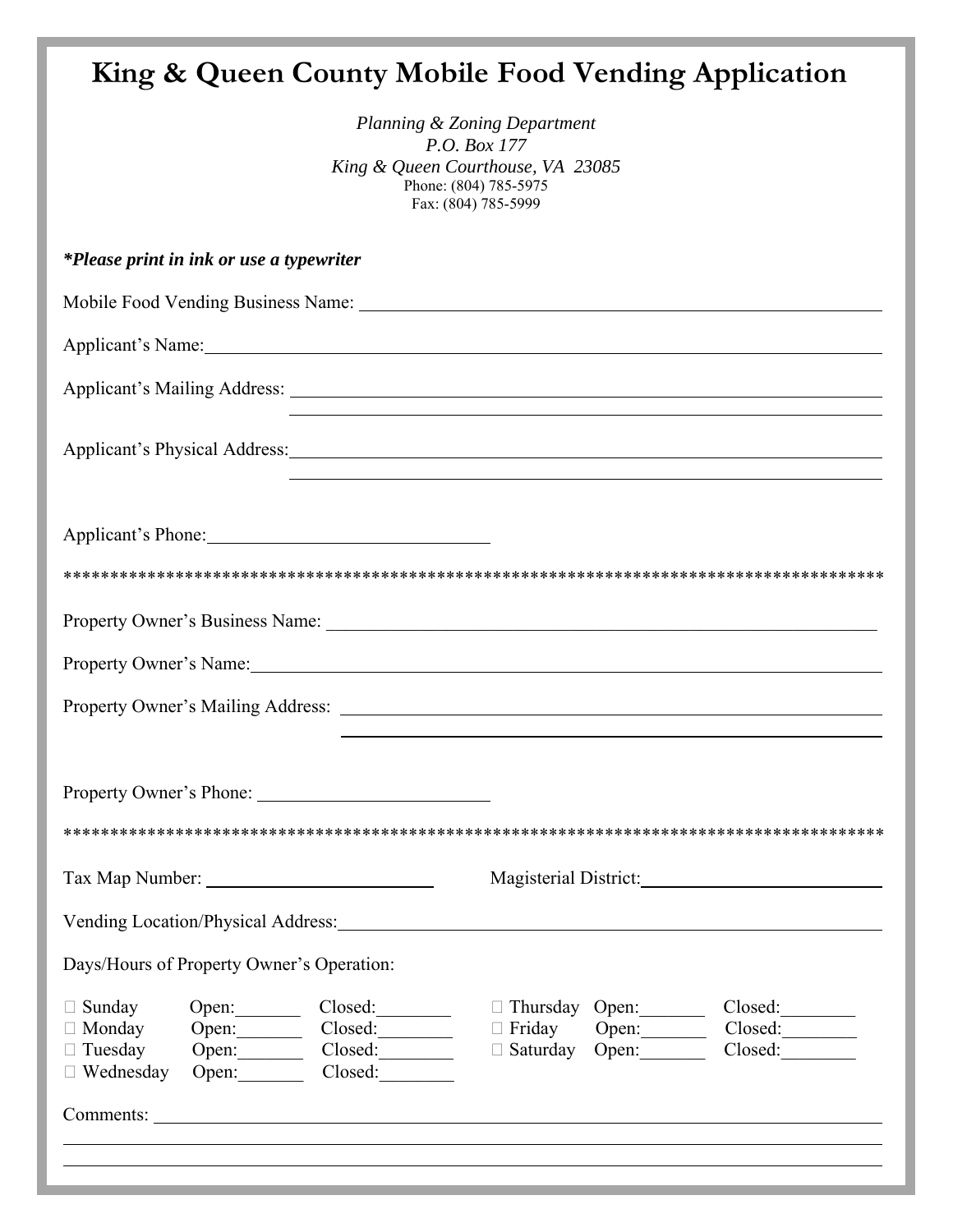## **King & Queen County Mobile Food Vending Application**

### **PLEASE CHECK EACH BOX SO THAT IT IS CLEAR THAT YOU HAVE READ AND UNDERSTAND THE REQUIREMENTS FOR MOBILE FOOD VENDORS:**

For additional details and contact information, please contact the King & Queen County Zoning and Planning Department at (804) 785-5975

 **Health Department Approval.** Each mobile food vendor shall provide a copy of a valid Mobile Food Establishment Permit issued by the Virginia Department of Health. No zoning approval will be issued without prior approval from the health department.

Permit Expiration Date:

□ **Owner's Permission.** Operation of a mobile vending unit on private property for any length of time requires written permission from the property owner(s).

 **Verification of Site Plan Compliance.** Provide the physical location on a site sketch illustrating the set-up location of the mobile food vending vehicle/cart on the property or properties with setback dimensions provided.

 **Commissary Facility.** State regulations require that food sold from a mobile unit must be prepared and stored either onboard the unit or in a health department permitted commissary facility. Food may not be prepared or stored in a home kitchen.

□ **Ordinance Compliance.** You have received, read and fully understand all requirements outlined within the Mobile Food Vending Vehicles Ordinance of King & Queen County, Virginia.

□ **King & Queen County Business License.** Mobile food vendors who operate in King & Queen County are required to obtain a business license.

**Applicant:** I hereby apply for approval to operate as a Mobile Food Vendor in King & Queen County, and certify that all information provided on this application is correct. I also certify that I have read, understand, and will abide by the Mobile Food Vending Vehicles ordinance.

| <b>Applicant's Signature:</b> | Date:         |  |
|-------------------------------|---------------|--|
| <b>Printed Name:</b>          | <b>Phone:</b> |  |
| For Office Use Only:          |               |  |
|                               |               |  |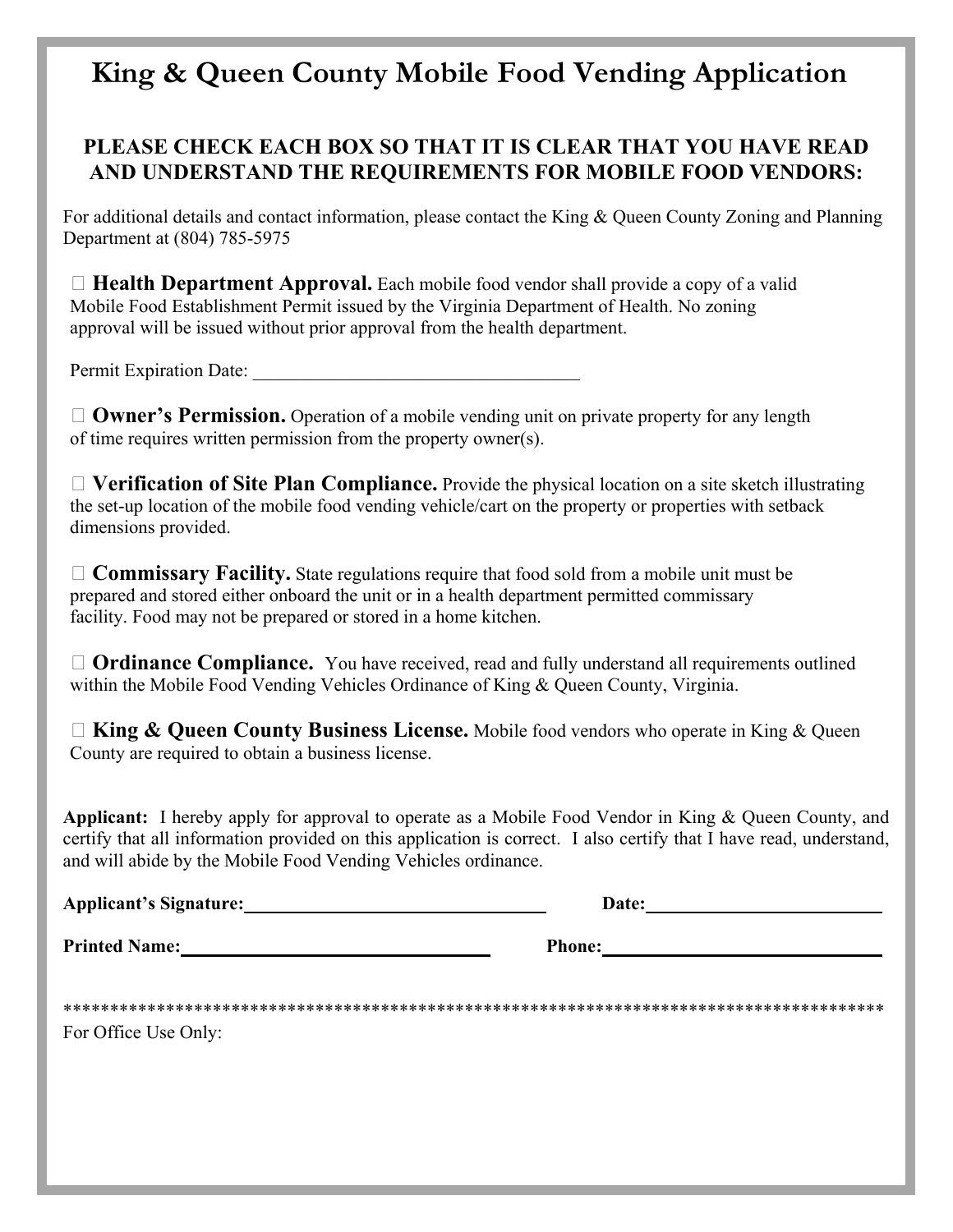#### **3-530 Mobile Food Vending Vehicles (Food Trucks/Carts)**

In order to protect the health, safety and welfare of the citizens of the county, the following regulations shall apply to the permitting and operation of mobile food vending vehicles ("food trucks or food carts") on public and private property within commercial or industrial zoning districts of the county. When not in conjunction with a special annual/one-time event (such as a festival, concert, grand-opening, anniversary, or school event where food vending is allowed as accessory and incidental to the event) the operation of mobile food vending vehicles on property zoned and developed for commercial or industrial use may be permitted subject to the following provisions:

#### **3-531 Administration**

A. The applicant shall provide the following to the Zoning Administrator:

- (1) A copy of a valid health permit from the Virginia Department of Health stating that the mobile food vending operation meets all applicable standards. A valid health permit must be maintained for the duration of the permit.
- (2) Written documentation of the consent of the owner(s) of the property or properties on which the food truck/cart will be operated.
- (3) Provide the physical location on a site sketch illustrating the set-up location of the mobile food vending vehicle/cart on the property or properties with setback dimensions provided.
- (4) A completed King & Queen County mobile food vending permit application.
- B. The mobile food vending permit shall be issued for a period not to exceed one (1) year but may be renewed upon written request by the operator on an annual basis, provided that the permit holder is compliant with all requirements of this ordinance.
- C. In addition to the commercial and industrial districts listed under Chapter 3, Article 3, mobile food vending shall be allowed to operate in the commercial areas of any approved and developed planned unit development mixed use district (PUD).

#### **3-532 General Operational Requirements**

- A. The following standards and conditions shall apply to all mobile food vending vehicle/cart operations:
	- (1) The operator must have written documentation of the consent of the owner(s) of the property or properties on which the mobile food vending vehicle/cart will be operated;
	- (2) Mobile food vending vehicles/carts shall operate only on developed and occupied property and only during the hours when the business/industrial establishment on the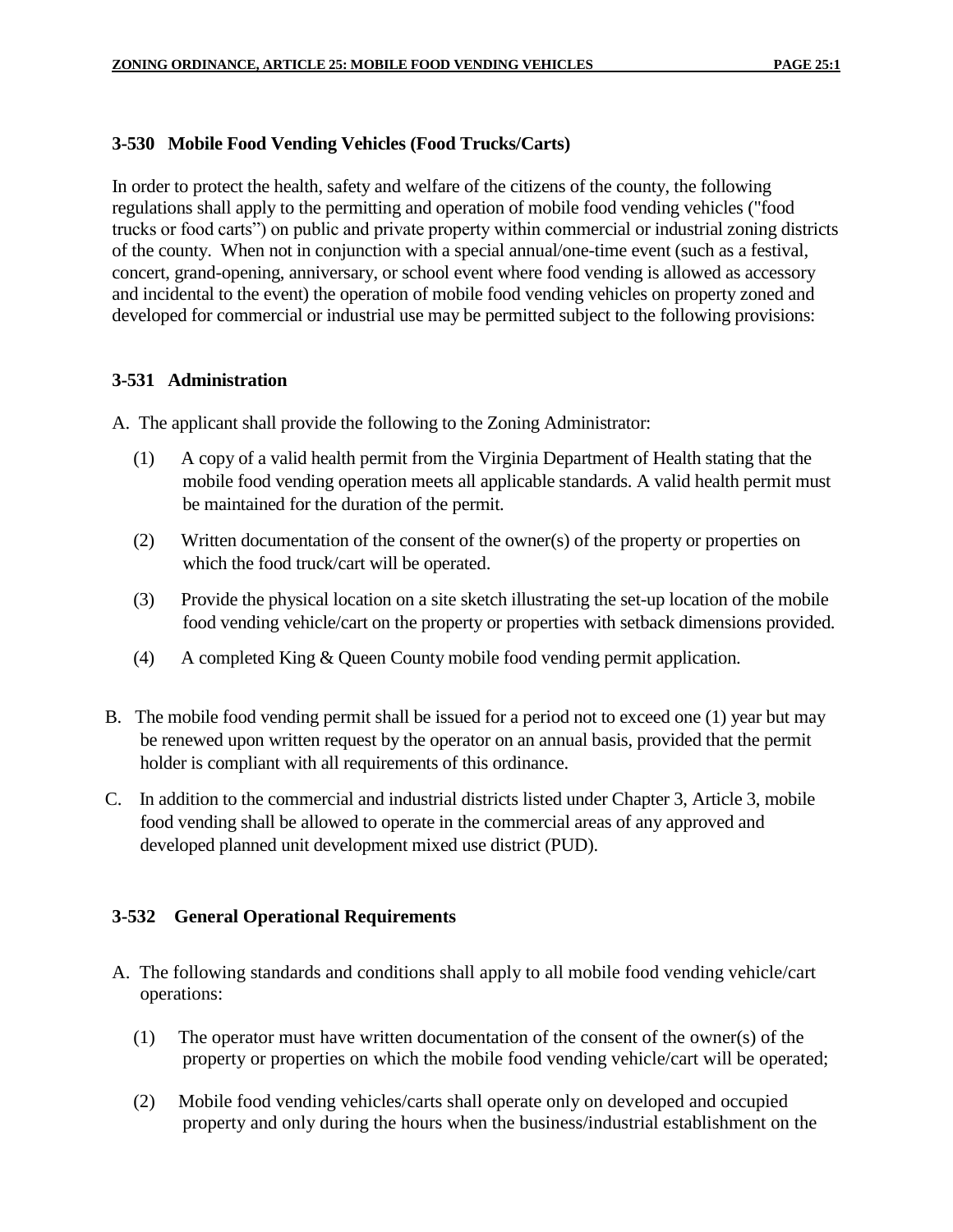premises is open for business;

- (3) Unless otherwise approved by the Zoning Administrator, mobile food vending vehicles/carts shall be removed from any site when the on-premises establishment closes for the day. Prior to leaving the site, the vehicle operator shall pick up, remove, and dispose of all trash or refuse within at least twenty-five feet (25') of the vehicle that consists of materials originally dispensed from the vehicle, including any packages or containers or parts thereof used with or for dispensing the menu items sold from the vehicle.
- (4) Only food products and beverages shall be permissible for sale or offered from any mobile food vending vehicle/cart;
- (5) No music or loud noise shall be played or made from the vehicle/cart in any manner so that the music or noise can be heard from outside of the vehicle/cart;
- (6) Any lighting attached to the exterior of the vehicle/cart or used to illuminate the menu boards or the customer waiting areas adjacent to the vehicle/cart shall be provided in accordance with King & Queen County's Outdoor Lighting Ordinance and shall be provided with fixtures that do not produce light spill onto adjacent properties or into the night sky;
- (7) Receptacles, either those already available on a site or temporary/portable ones provided by the mobile food vehicle/cart operator, shall be placed within (10) feet of their own food truck/cart for disposal of all trash, refuse, compost, and garbage generated by the use;
- (8) Any greywater, fats, oils, grease, or hazardous liquids generated in the mobile food vending operation shall be contained within the vehicle/cart and transported off the property for proper disposal as permitted by law;
- (9) Mobile food vending vehicles/carts shall be parked at least one hundred (100) feet from any residential dwelling or the main entrance of any existing off-site restaurant establishment. Mobile food vending vehicles/carts shall be placed a minimum of 50' from the front property line and shall be located in a manner in which the vehicle meets the required side and rear yard setbacks as prescribed for the zoning district as set forth in Article 5;
- (10) Mobile food vending vehicles shall not obstruct pedestrian or bicycle access or passage, impede traffic or parking lot circulation, or create safety or visibility problems for vehicles and pedestrians. Such vehicles may be parked in an existing parking lot provided that any required parking spaces are not obstructed and made unavailable;
- (11) Mobile food vending vehicles shall not be parked in or operated from a public street right-of-way;
- (12) Signage that is permanently affixed to the vehicle/cart shall be permitted; however, flags, banners, or other decorative appurtenances, whether attached or detached, shall